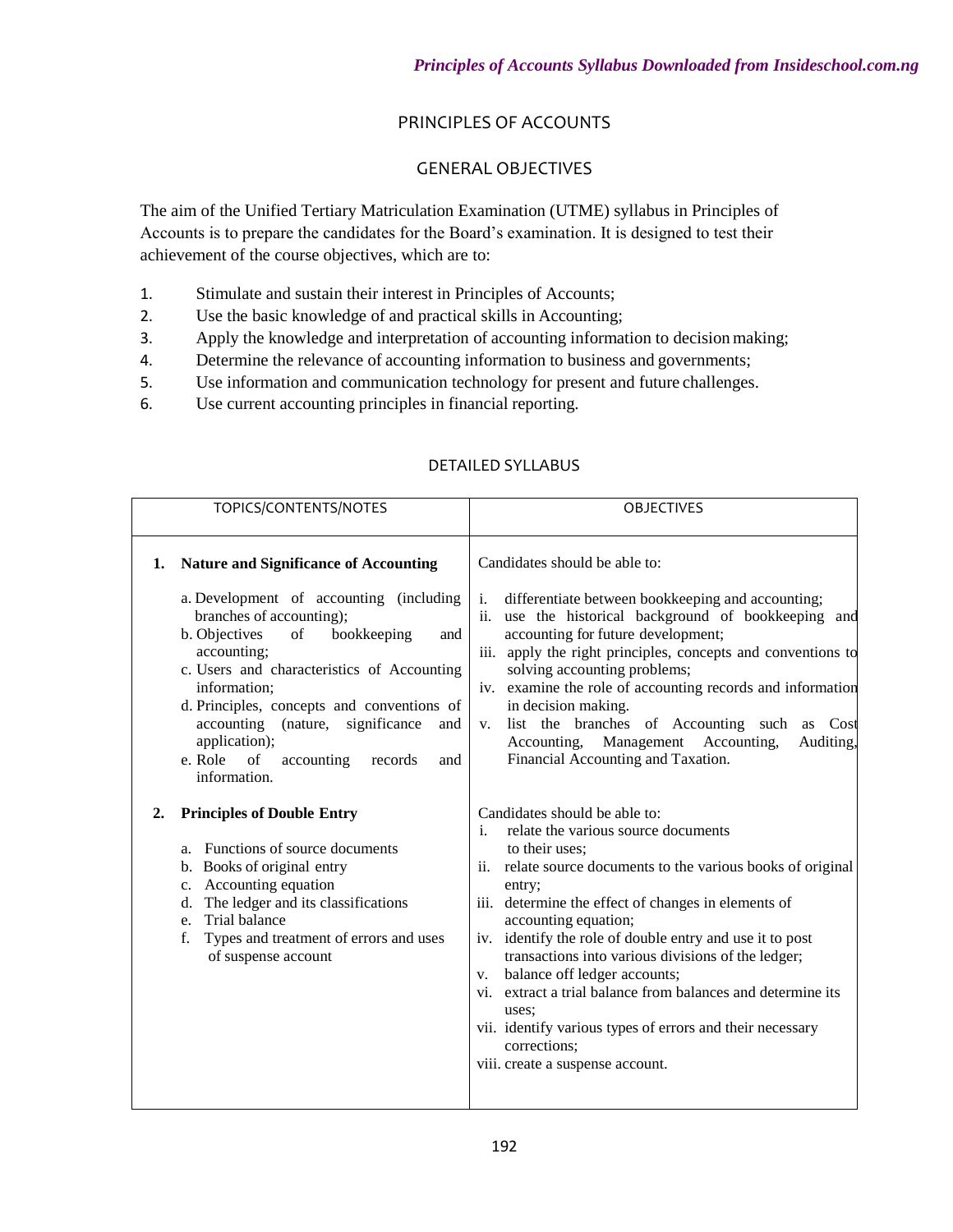| TOPICS/CONTENTS/NOTES                                                                                                                                                                                                                                                                                                                                          | <b>OBJECTIVES</b>                                                                                                                                                                                                                                                                                                                                                                                                                                                                                                             |
|----------------------------------------------------------------------------------------------------------------------------------------------------------------------------------------------------------------------------------------------------------------------------------------------------------------------------------------------------------------|-------------------------------------------------------------------------------------------------------------------------------------------------------------------------------------------------------------------------------------------------------------------------------------------------------------------------------------------------------------------------------------------------------------------------------------------------------------------------------------------------------------------------------|
| 3. Ethics in Accounting<br>Objectives<br>a.<br>Qualities of an Accountant<br>b.                                                                                                                                                                                                                                                                                | Candidates should be able to:<br>use ethics in preparing and presenting Accounting<br>i.<br>Reports;<br>list qualities of an Accountant such as honesty,<br>11.<br>integrity, transparency, accountability and fairness.                                                                                                                                                                                                                                                                                                      |
| Cashbook<br>Columnar cashbooks<br>a.<br><b>Discounts</b><br>b.<br>Petty cashbook and the imprest system<br>c.                                                                                                                                                                                                                                                  | Candidates should be able to:<br>i.<br>determine the cash float;<br>differentiate between two and three columnar<br>ii.<br>cashbooks and how transactions are recorded in<br>them;<br>iii. differentiate between trade and cash discounts;<br>iv. examine the effects of trade and cash discounts in<br>the books of accounts.<br>v. identify various petty cash expense;                                                                                                                                                     |
| 5. Bank Transactions and Reconciliation<br><b>Statements</b><br>Instrument of bank transactions<br>a.<br>e-banking system<br>b.<br>of<br>discrepancies<br>Causes<br>between<br>c.<br>cashbook and bank statement<br>Bank reconciliation statement<br>d.                                                                                                        | Candidates should be able to:<br>identify bank documents such as cheques, pay-in-slips,<br>i.<br>credit and debit cards and their uses;<br>assess the impact of automated credit system, credit<br>ii.<br>transfers, interbank transfers and direct debit on cash<br>balances;<br>iii. list factors that cause discrepancies between balances<br>of cashbook and bank statements<br>iv. prepare adjusted cashbook balance<br>prepare bank reconciliation statements.<br>V.                                                    |
| The Final Accounts of a Sole Trader<br>6.                                                                                                                                                                                                                                                                                                                      | Candidates should be able to:                                                                                                                                                                                                                                                                                                                                                                                                                                                                                                 |
| Income statement (Trading and profit and<br>a.<br>loss account)<br>Statement of financial position (Balance<br>b.<br>sheet)<br>Adjustments:<br>c.<br>provision for bad and doubtful debt<br>i.<br>provision for discounts<br>ii.<br>provision for depreciation using straight-<br>iii.<br>line and reducing balance methods<br>accruals and prepayments<br>iv. | determine the cost of sales, gross profit and net profit<br>i.<br>of a sole trader;<br>identify fixed assets, current assets, long-term<br>ii.<br>liabilities, current liabilities and proprietor's capital;<br>iii. compute adjustable items on the related expenditure<br>and income in the profit and loss account;<br>iv. relate the adjustable items and their corresponding<br>disclosure in the statement of financial position;<br>differentiate between bad debts and provision for bad<br>v.<br>and doubtful debts. |
| <b>Stock Valuation</b><br>7.                                                                                                                                                                                                                                                                                                                                   | Candidates should be able to:<br>determine the cost of materials issued to production or<br>i.                                                                                                                                                                                                                                                                                                                                                                                                                                |
| Methods of cost determination using<br>a.<br>FIFO, LIFO and simple average<br>The advantages and disadvantages of the<br>b.<br>methods                                                                                                                                                                                                                         | cost of goods sold using FIFO, LIFO and simple<br>average;<br>calculate the closing stock of materials or finished<br>ii.                                                                                                                                                                                                                                                                                                                                                                                                     |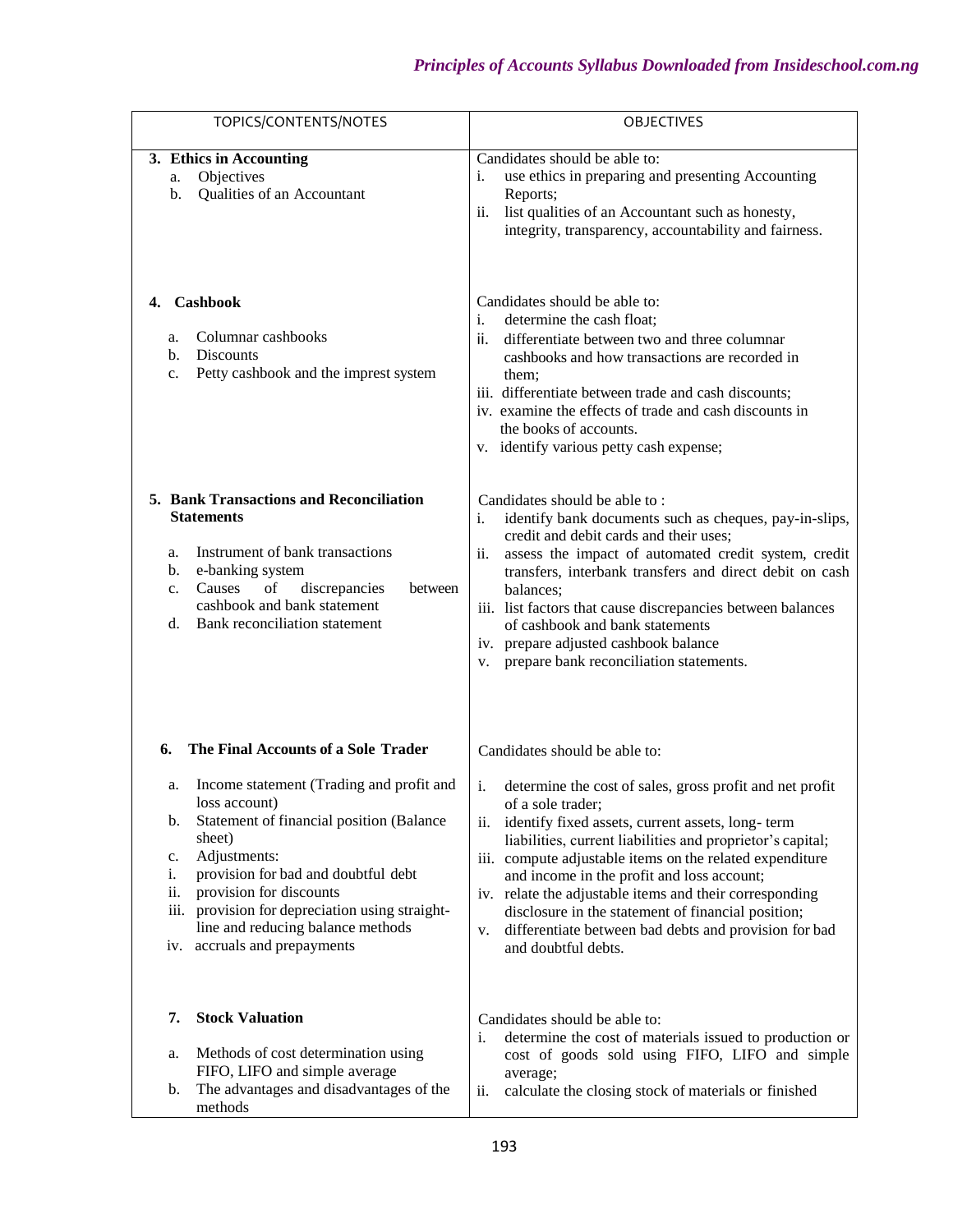|                       | TOPICS/CONTENTS/NOTES                                                                                                                                                                                         | <b>OBJECTIVES</b>                                                                                                                                                                                                                                                                                                                                                                                                                   |
|-----------------------|---------------------------------------------------------------------------------------------------------------------------------------------------------------------------------------------------------------|-------------------------------------------------------------------------------------------------------------------------------------------------------------------------------------------------------------------------------------------------------------------------------------------------------------------------------------------------------------------------------------------------------------------------------------|
| c.                    | The importance of stock valuation                                                                                                                                                                             | goods using FIFO, LIFO and simple average;<br>compare the advantages and disadvantages of each<br>iii.<br>method of stock valuation;<br>iv. determine the effects of stock valuation on trading,<br>profits and cost of goods sold.                                                                                                                                                                                                 |
| 8.                    | <b>Control Accounts and Self-balancing</b><br><b>Ledgers</b><br>Importance of control accounts<br>a.<br>Purchases ledger control account<br>b.<br>Sales ledger control account<br>c.                          | Candidates should be able to:<br>i. determine the importance of control accounts in a<br>business enterprise;<br>ii. differentiate between sales ledger control account and<br>purchases ledger control account;<br>iii. identify the individual elements of control accounts;<br>iv. prepare the control accounts                                                                                                                  |
| 9.                    | <b>Incomplete Records and Single Entry</b><br>Conversion of single entry to double<br>a.<br>entry<br>Determination of missing figures<br>b.<br>Preparation of final accounts from<br>c.<br>incomplete records | Candidates should be able to:<br>determine proprietor's capital using statement of<br>i.<br>affairs;<br>ii. determine the amount of sales, purchases, cash<br>balances,<br>debtors,<br>creditors<br>and<br>expenses<br>by<br>converting single entry to double entry;<br>iii. use accounting equations and gross profit percentage<br>to determine gross profit or cost of sales.                                                   |
| 10.                   | <b>Manufacturing Accounts</b><br>Cost classification<br>a.<br>Cost apportionment<br>b.<br>Preparation of manufacturing account<br>c.                                                                          | Candidates should be able to:<br>calculate prime cost, production overhead, production<br>i.<br>cost and total cost;<br>determine the basis of apportionment into production,<br>ii.<br>administration, selling and distribution.                                                                                                                                                                                                   |
| 11.                   | <b>Not-For-Profit-Making</b><br><b>Accounts</b><br>of<br>Organizations.                                                                                                                                       | Candidates should be able to:                                                                                                                                                                                                                                                                                                                                                                                                       |
| a.<br>b.<br>c.<br>d.  | Objectives<br>Not-For-Profit-Making<br>of<br>organizations<br>Receipts and payments account<br>Income and expenditure account<br>Statement of financial position (Balance<br>sheet)                           | i.<br>distinguish between the features of Not-for-profit-<br>making organizations;<br>determine the subscription income, subscription in<br>ii.<br>arrears and in advance;<br>iii. compute the cash balances and accumulated funds,<br>surplus and deficit for the period from all sources.<br>iv. Prepare:<br>receipts and payments account<br>a.<br>income and expenditure account<br>b.<br>statement of financial position<br>c. |
| 12.<br>a.<br>b.<br>c. | <b>Departmental Accounts</b><br>Objectives<br>Apportionment of expenses<br>Departmental trading and profit and loss<br>account                                                                                | Candidates should be able to:<br>identify the reasons for departmental accounts;<br>i.<br>determine the expenses associated with individual<br>ii.<br>departments;<br>iii. compute departmental profits or losses.                                                                                                                                                                                                                  |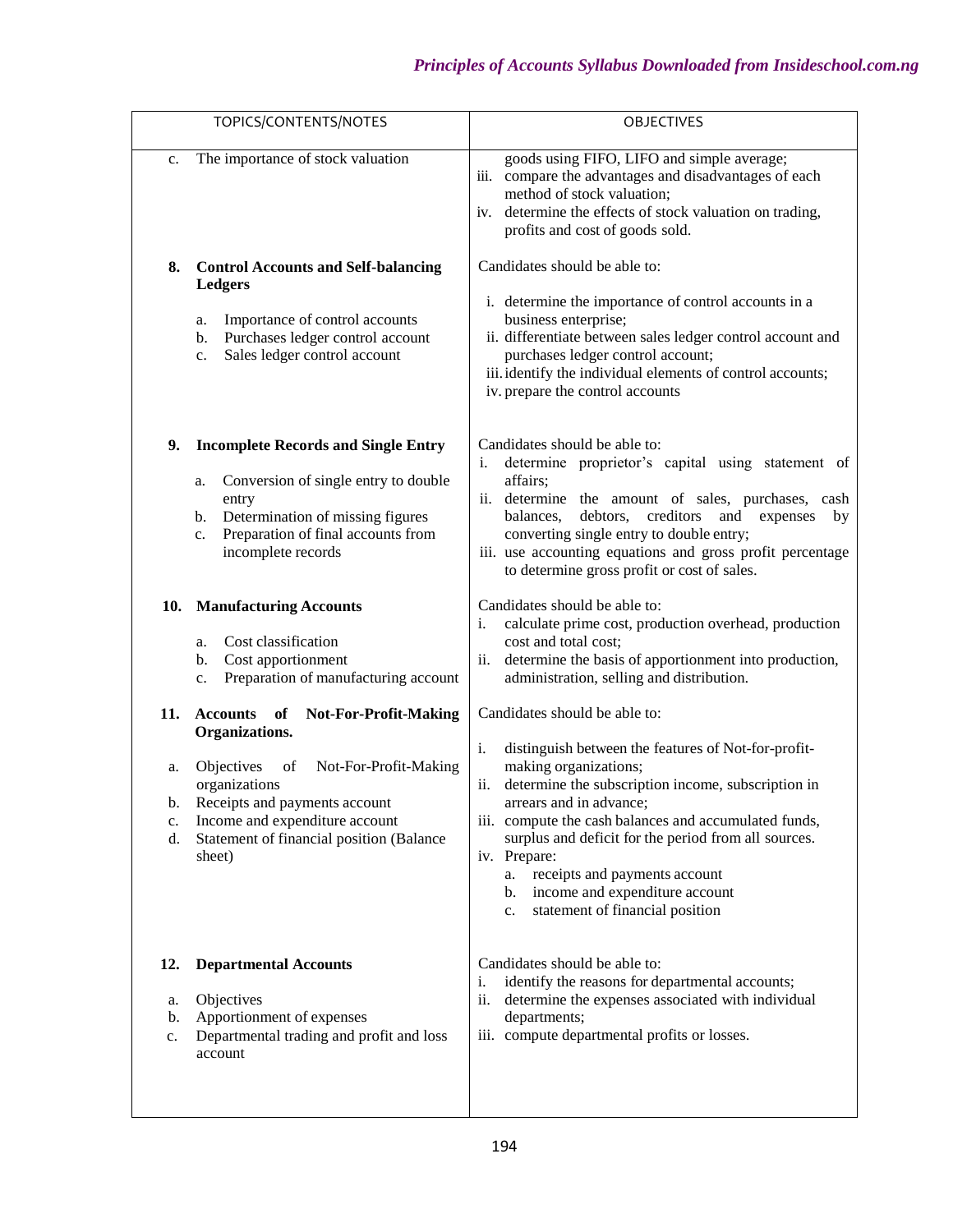| TOPICS/CONTENTS/NOTES                                                                                                                                                                                                                                                                                                                                                                                                                                                                                                                                                                                                                                                    | <b>OBJECTIVES</b>                                                                                                                                                                                                                                                                                                                                                                                                                                                                                                                                                                                                                                                                                                                                                                                 |
|--------------------------------------------------------------------------------------------------------------------------------------------------------------------------------------------------------------------------------------------------------------------------------------------------------------------------------------------------------------------------------------------------------------------------------------------------------------------------------------------------------------------------------------------------------------------------------------------------------------------------------------------------------------------------|---------------------------------------------------------------------------------------------------------------------------------------------------------------------------------------------------------------------------------------------------------------------------------------------------------------------------------------------------------------------------------------------------------------------------------------------------------------------------------------------------------------------------------------------------------------------------------------------------------------------------------------------------------------------------------------------------------------------------------------------------------------------------------------------------|
| <b>Branch Accounts</b><br>13.<br>Objectives<br>a.<br>Branch accounts in the head office<br>$\mathbf b$ .<br>books<br>Head office account<br>$C_{\star}$<br>Reconciliation of branch and head<br>d.<br>office books                                                                                                                                                                                                                                                                                                                                                                                                                                                       | Candidates should be able to:<br>determine the reasons for branch accounts;<br>i.<br>ii.<br>calculate profits and losses from branches;<br>iii. determine the sources of differences and reconcile<br>them.                                                                                                                                                                                                                                                                                                                                                                                                                                                                                                                                                                                       |
| <b>Joint Venture Accounts</b><br>14.<br>Objectives<br>a.<br>Personal accounts of venturers<br>b.<br>Memorandum Joint venture accounts<br>$C_{\star}$                                                                                                                                                                                                                                                                                                                                                                                                                                                                                                                     | Candidates should be able to:<br>iv. identify the objectives of Joint Venture;<br>determine the profit or loss of the Joint Venture;<br>v.<br>vi. determine the profit or loss of each venture.                                                                                                                                                                                                                                                                                                                                                                                                                                                                                                                                                                                                   |
| 15.<br><b>Partnership Accounts</b><br>Formation of partnership<br>a.<br>Profit and loss account<br>b.<br>Appropriation account<br>c.<br>Partners current and capital accounts<br>d.<br>Treatment of goodwill<br>e.<br>f.<br>Admission/retirement of a partner<br>Dissolution of partnership<br>g.<br>Conversion of a partnership to a<br>h.<br>company<br>16. Introduction to Company Accounts<br>classification<br>Formation<br>of<br>and<br>a.<br>companies<br>Issue of shares and debentures<br>b.<br>Final accounts of companies<br>c.<br>Interpretation of accounts<br>d.<br>using<br>ratios.<br>Distinction<br>between<br>capital<br>and<br>e.<br>revenue reserves | Candidates should be able to:<br>determine the instruments of partnership formation;<br>i.<br>ii.<br>categorize all accounts necessary for partnership;<br>iii.<br>determine the effects of admission and retirement of a<br>partner;<br>prepare revaluation account<br>iv.<br>identify the accounts required for dissolution and<br>V.<br>conversion to a company;<br>determine the partners share of profits or losses<br>vi.<br>Candidates should be able to:<br>differentiate between types of companies;<br>i.<br>ii.<br>identify the processes and procedures of recording the<br>issue of shares and debentures;<br>iii. compute elements of final accounts of companies;<br>iv. interpret the accounts for decision making using<br>ratios such as current, acid test and stock turnover. |
| 17. Public Sector Accounting<br>Comparison of cash and accrual basis<br>a.<br>of accounting<br>Sources of government revenue<br>b.<br>Capital and recurrent expenditure<br>c.<br>Consolidated revenue fund<br>d.<br>Statement of assets and liabilities<br>e.<br>f.<br>Responsibilities and powers of:<br>i.<br>The Accountant General<br>ii.<br>The Auditor General<br>The Minister of Finance<br>iii.<br>The Treasurer of local government<br>iv.<br>Instruments of financial regulation<br>g.                                                                                                                                                                         | Candidates should be able to:<br>differentiate between public sector accounting<br>i.<br>and private sector accounting;<br>identify the sources of government revenue;<br>ii.<br>differentiate<br>iii.<br>capital<br>between<br>and<br>recurrent<br>expenditure;<br>calculate consolidated revenue fund and determine<br>iv.<br>the values of assets and liabilities;<br>analyse the duties of the Accountant General, the<br>v.<br>Auditor General, the Minister of Finance and the<br>Treasurer of local government;<br>distinguish between the elements of control in<br>vi.<br>government accounting procedures e.g. virement,<br>warrant, votes, authority to incur expenditure, budget<br>and due process certificate.                                                                      |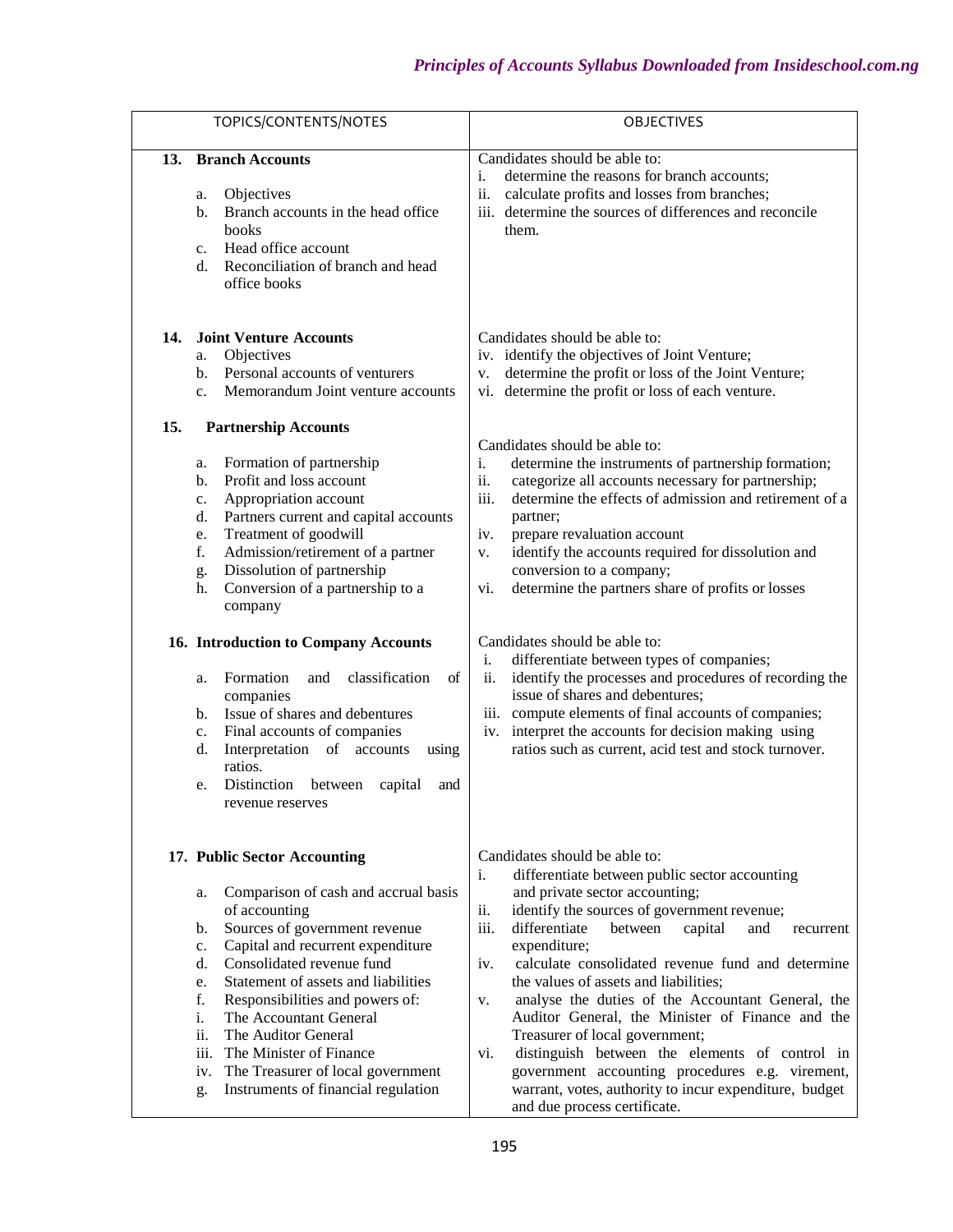| TOPICS/CONTENTS/NOTES                                                                                                                                                                                                                                                                                             | <b>OBJECTIVES</b>                                                                                                                                                                                                                                                                                                                                                           |
|-------------------------------------------------------------------------------------------------------------------------------------------------------------------------------------------------------------------------------------------------------------------------------------------------------------------|-----------------------------------------------------------------------------------------------------------------------------------------------------------------------------------------------------------------------------------------------------------------------------------------------------------------------------------------------------------------------------|
| 18. Information Technology in Accounting<br>Manual and computerized accounting<br>a.<br>processing system<br>Processes involved in data processing<br>b.<br>Computer hardware and software<br>$\mathbf{c}$ .<br>Advantages and disadvantages of<br>d.<br>manual and computerized accounting<br>processing system. | Candidates should be able to:<br>relate and differentiate between manual and<br>i.<br>computerized accounting processing system;<br>ii.<br>identify the processes involved in data<br>processing;<br>iii.<br>relate the different components of computer;<br>identify the advantages and disadvantages of<br>iv.<br>manual and computerized accounting<br>processing system |